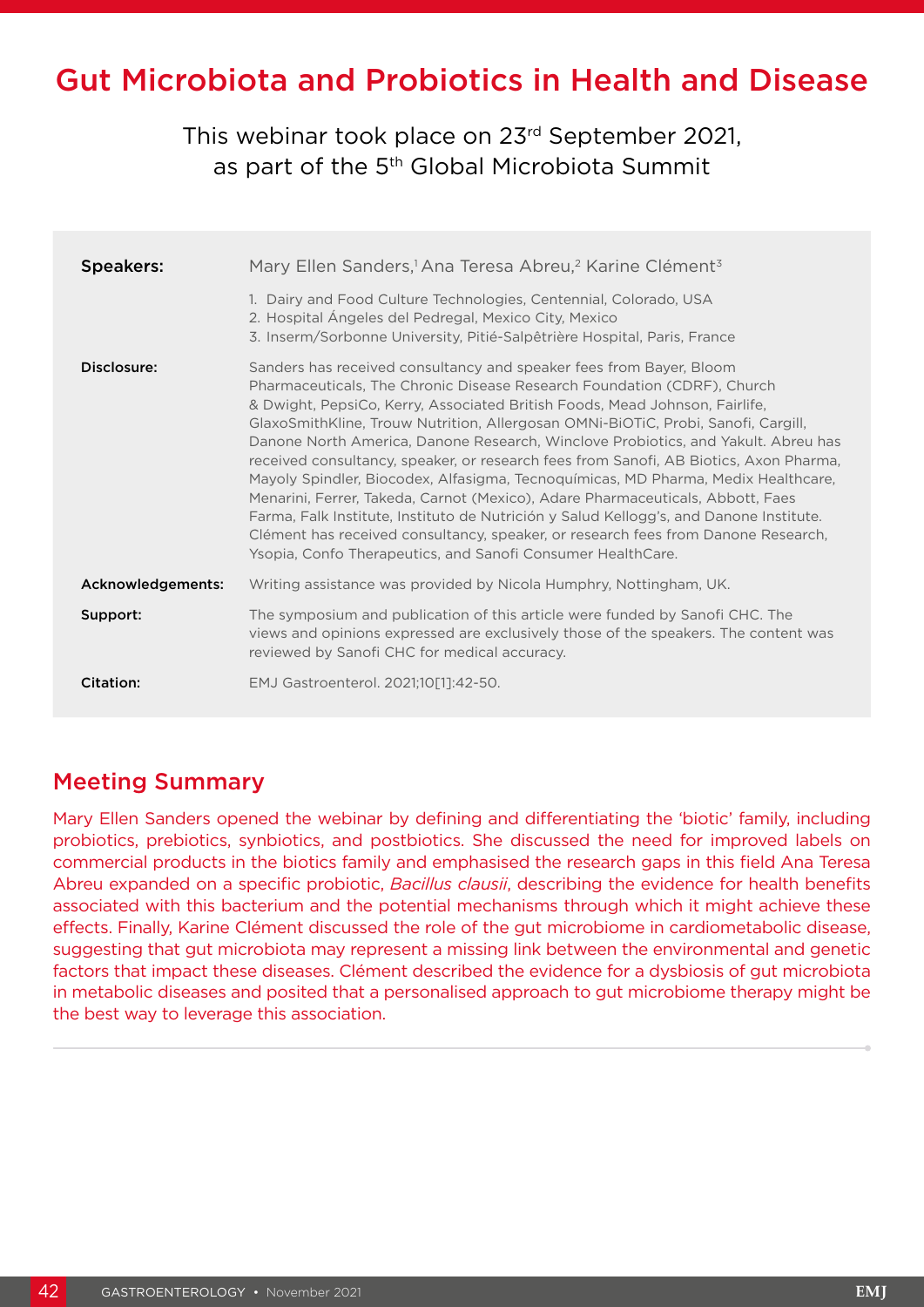## The Science of Probiotics and Related Biotics: How to Understand and Use Them

### Mary Ellen Sanders

Mary Ellen Sanders introduced 'biotics' as a family of four microbiome-targeted substances: probiotics, prebiotics, synbiotics, and postbiotics. Each type of biotic has the potential to impact the resident microbes of a host, which have diverse physiological functions, including promotion of fat storage and angiogenesis, immune development, synthesis of vitamins and amino acids, drug metabolism, modification of the nervous system, breakdown of food, resistance to pathogens, protection against epithelial injury, and modulation of bone-mass density.<sup>1</sup>

Many human diseases and disorders are associated with an altered microbiome, including irritable bowel disease, colon cancer, diabetes, obesity, rheumatoid arthritis, and liver disease. $1-3$ However, Sanders emphasised that it is not yet clear whether the altered microbiome is a cause or a result of these conditions.<sup>1</sup> This raises the question of whether restoring the microbiota in individuals with these conditions, to match that of healthy individuals, would affect the condition itself.

Biotics are intended to influence colonising microbiota to improve health, but understanding of what constitutes a healthy microbiome is still quite limited. Sanders explained that rather than focusing on the specific microbes present in the microbiome, a healthy microbiome may be better characterised by a high diversity of taxonomic units, high resilience (the ability to recover from perturbations such as antibiotic exposure), and functional redundancy (more than one ecosystem member can perform the same function).<sup>4</sup>

Sanders feels that although studying the microbiome is helpful to understand the mechanisms of biotics, the evidence of health benefits is more important. For example, probiotics have been shown to benefit health for various clinical endpoints, across the human lifespan, and in different organ systems, such as preventing antibiotic-associated or traveller's diarrhoea, treating ulcerative colitis, and reducing the incidence of infection gastrointestinal disease.2 For most of these benefits, a microbiome-mediated mechanism has not been demonstrated yet.<sup>4</sup>

The International Scientific Association for Probiotics and Prebiotics (ISAPP) has published statements that include clear definition for each of member of the biotic family, based on consensus panels (Table 1). Importantly, these definitions are deliberately broad enough to support innovation; they do not restrict these substances by host (e.g., human, agricultural animals, etc), regulatory category (e.g., food,

| <b>Biotic substance</b> | <b>Definition</b>                                                                                                                                               |
|-------------------------|-----------------------------------------------------------------------------------------------------------------------------------------------------------------|
| Probiotic               | Live microorganisms that, when administered in adequate amounts, confer a health<br>benefit on the host <sup>5</sup>                                            |
| Prebiotic               | A substrate that is selectively utilised by host microorganisms, conferring a health<br>benefit on the host <sup>6</sup>                                        |
| Synbiotic               | A mixture comprising live microorganisms and substrate(s) selectively utilised by host<br>microorganisms that confers a health benefit on the host <sup>7</sup> |
| <b>Postbiotic</b>       | Preparation of inanimate microorganisms and/or their components that confers a<br>health benefit on the host <sup>8</sup>                                       |

#### Table 1: ISAPP Definitions of biotic substances.

Definitions are concise; for full understanding, see the full statements. All substances must be safe for their intended use.

ISAPP: International Scientific Association for Probiotics and Prebiotics.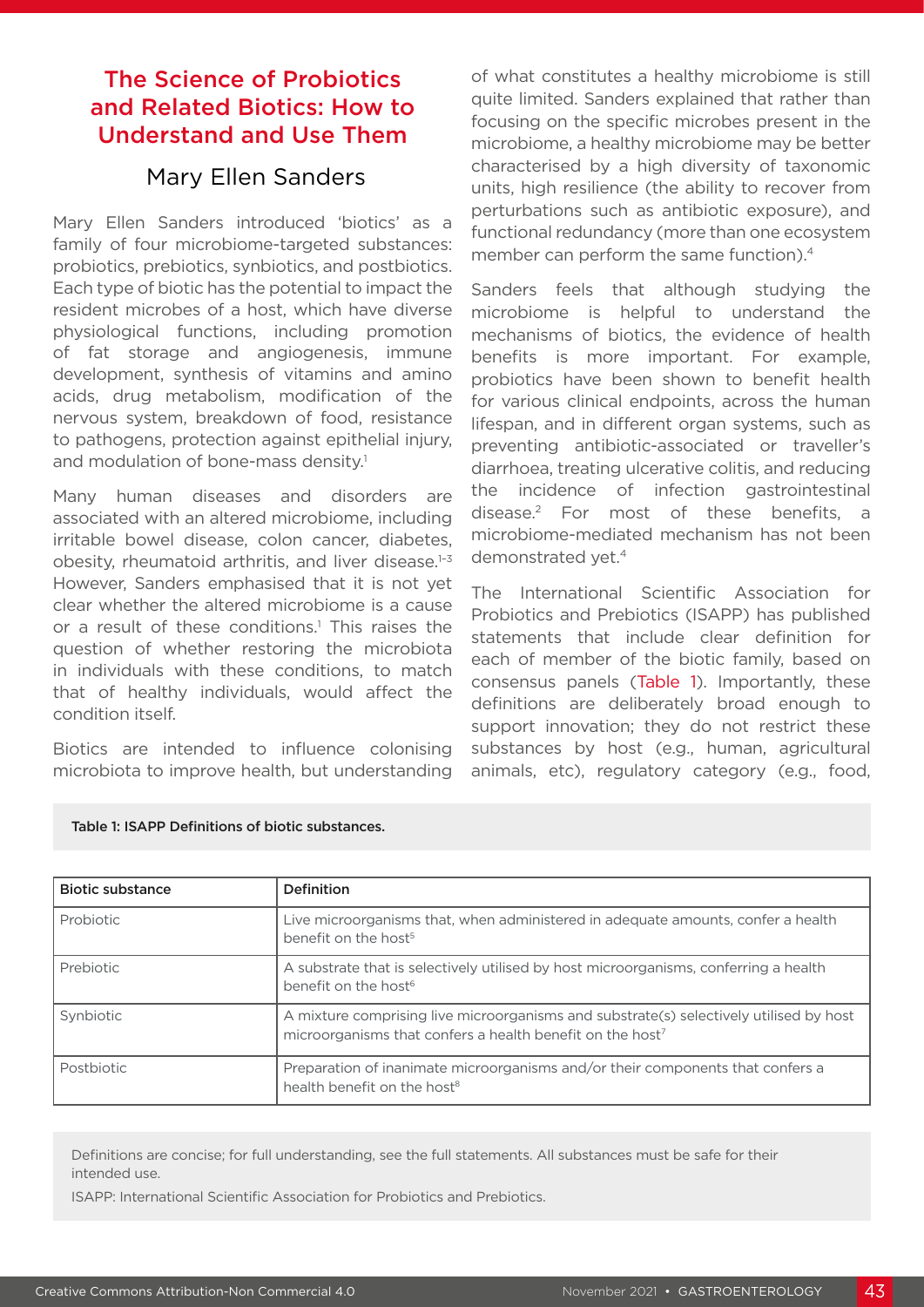drug, or supplements), site of action (e.g., gut, vaginal tract, skin, etc), or mechanism of action.<sup>5-8</sup>

### **Probiotics**

A number of different microbes are used as probiotics, many of which are members of the *Lactobacillaceae* family or are species of *Bifidobacterium*, *Bacillus,* or *Saccharomyces.*9 The range of probiotic species is rapidly expanding<sup>10</sup> as more is learnt about the microbes that reside in the healthy human body. Sanders emphasised the importance of recognising that probiotics are a heterogenous group; two products which contain the same microbial genus and species but differ by microbial strain may differ in function.

To be defined as a probiotic, a substance must be a properly identified (both sequenced and named). The microbe must be alive when administered, and studies need to have demonstrated a health benefit for a specific target host at the specific dose delivered by the product. In addition, the microbial strain and manufacturing process must be safe for the intended use, and the product must be correctly labelled with the strain and colony forming units (CFU) expected at the end of its shelf life.<sup>5</sup>

Ideally, probiotic product labels should detail health benefits (supported by evidence), suggested serving size, proper storage conditions, and contact details for consumer information.<sup>11</sup> However, a survey of refrigerated probiotic foods in grocery stores in the USA found that only one-half (22 of 45) of products listed the constituent microbial strains. Those that did, could be linked to evidence of health benefits, tended to contain fewer strains, and had a lower CFU per serving compared to other products.12 A survey of probiotic supplements found similar results: most products could not be linked to evidence; 45% did not list constituent microbial strains; and 45% did not provide CFU at end of shelf life.13 Sanders emphasised that similar problems exist outside of the USA.

Neither probiotics nor postbiotics are required to target the microbiome directly, whereas prebiotics and synbiotics should do so as part of their mechanism of action.<sup>5-8</sup> Despite these distinctions, Sanders explained that there is a common belief among both scientists and the general public that probiotics have an important impact on the gut microbiome. This belief is not

fully substantiated by the available research data; a systematic review of clinical trials showed that probiotics did not have a global impact on the faecal microbial communities in healthy subjects.14 Sanders suggested that this does not prove that probiotics have no effect; their effects may be limited to minor components of the microbiota, not evident in faecal samples or in healthy subjects, or only evident in the metabolites rather than the microbiome composition. However, she stressed that the evidence to date indicates that the effects of current probiotics on the microbiome are likely to be quite subtle.

In summary, Sanders reiterated that the healthy gut microbiome has not yet been defined by researchers, but that for probiotics, effects on the microbiome are probably less important than health benefits. There is a clear need for improved labels on commercial products in the biotics family so that healthcare practitioners and consumers know what they are buying, and the terms probiotics, prebiotics, synbiotics, and postbiotics should only be used when the scientifically accepted criteria are met. She emphasised the research gaps in this arena, including defining a healthy microbiome, robust trials to confirm health benefits, and identifying the best strains and doses for specific applications. Finally, Sanders emphasised that it will be important to understand the mechanisms that drive the clinical benefits of biotics in order to optimise these substances for future use.

### *Bacillus clausii:* Mechanisms as Spore Probiotics in Gastrointestinal Disorders

### Ana Teresa Abreu

*Bacillus* is one of the most studied bacterial genera15 and its species can be found in soil, water, food, and in the human gut.<sup>16</sup> These aerobic bacteria can differentiate into a dormant endospore, allowing them to survive in stomach acid and bile salts in the gastrointestinal system.16,17

Most *Bacilli* are not pathogenic to humans or animals, and in the case of *B. clausii*  (Figure  $1$ ),<sup>18</sup> an endosymbiotic relationship, where one organism lives inside the other, between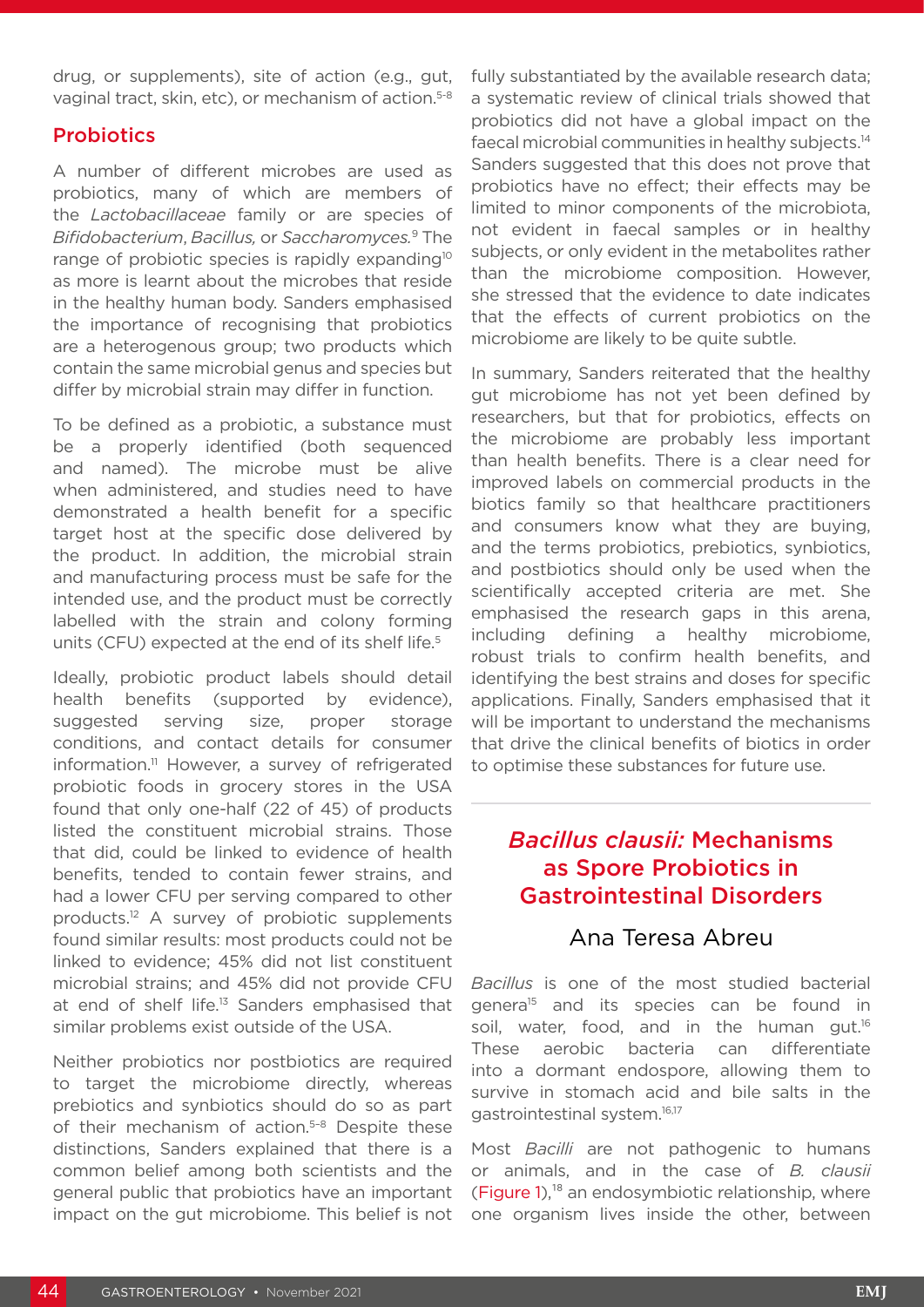

Figure 1: *B. clausii* (combined antibiotic resistant strains: O/C, SIN, N/R, T). N/R: novobiocin and rifampicin; O/C: chloramphenicol; SIN: streptomycin and neomycin; T: tetracycline.

species and their hosts has been suggested.<sup>17,19,20</sup> Four strains of *B. clausii* are resistant to antibiotics, a property considered advantageous to restoring a healthy gut, and are named for their predominant antibiotic resistance: novobiocin and rifampicin (strain N/R), chloramphenicol (strain O/C), streptomycin and neomycin (strain SIN), and tetracycline (strain T).<sup>19</sup>

There are several properties of *B. clausii* that contribute to its probiotic effects:

- **>** *B. clausii* spores can survive the hostile environment of the gastrointestinal tract and multiply to colonise the intestine.<sup>21-23</sup>
- **>** The pan-genome of *B. clausii* (O/C, SIN, N/R, T) includes genes involved in carbohydrate metabolism,<sup>19</sup> and one strain, SKAL 16, has been shown to excrete butyrate in *in vitro* conditions.24 Butyrate serves as the major energy source for enterocytes, exerts antiinflammatory effects, and enhances gut barrier function.25
- **>** The antibiotic resistance genes of *B. clausii* are stable and cannot be transferred to other bacteria.26 Many strains of *B. clausii* are recommended for use along with antibiotics, and Abreu emphasised that it is important for clinicians to match probiotic strains to the prescribed antibiotic therapy.
- **>** Some strains of *B. clausii,* particularly SIN and T, produce the essential vitamin riboflavin (vitamin B2) *in vitro*, suggesting that *B. clausii*

has the potential to compensate for host deficits in riboflavin that can occur in clinical contexts such as chemotherapy.27

**>** *Bacillus* species produce a wide range of antimicrobial substances, including lantibiotics (post-translationally modified peptides) which are active against gram-positive bacteria such as *Clostridium difficile.*20,28 One such lantibiotic, clausin, has been isolated from *B. clausii* and interacts with lipid intermediates in the bacterial envelope biosynthesis pathways,<sup>29</sup> suggesting that it could help to manipulate the constituents of the intestinal microbiota.

#### Immunomodulation

*B. clausii* has been shown to have immunomodulatory properties in preclinical studies. In a human enterocyte model of rotavirus infection, *B. clausii* strains (O/C, SIN, N/R, and T) induced the synthesis of bacteriocins, reduced enterocyte cell death, and inhibited the release of pro-inflammatory cytokines. They also increased mucin production and the synthesis of tight junction proteins, both important for the integrity of the gut mucosal barrier.30 In addition, a small *in vivo* experiment has shown that *B. clausii* modifies the gene expression profile in the intestine in patients with mild oesophagitis, including genes involved in immunity and inflammation. $31$  Finally, in an animal model of asthma, *B. clausii* reduced the numbers of eosinophils, neutrophils, and lymphocytes, and lowered IL-4 and IL-5 levels,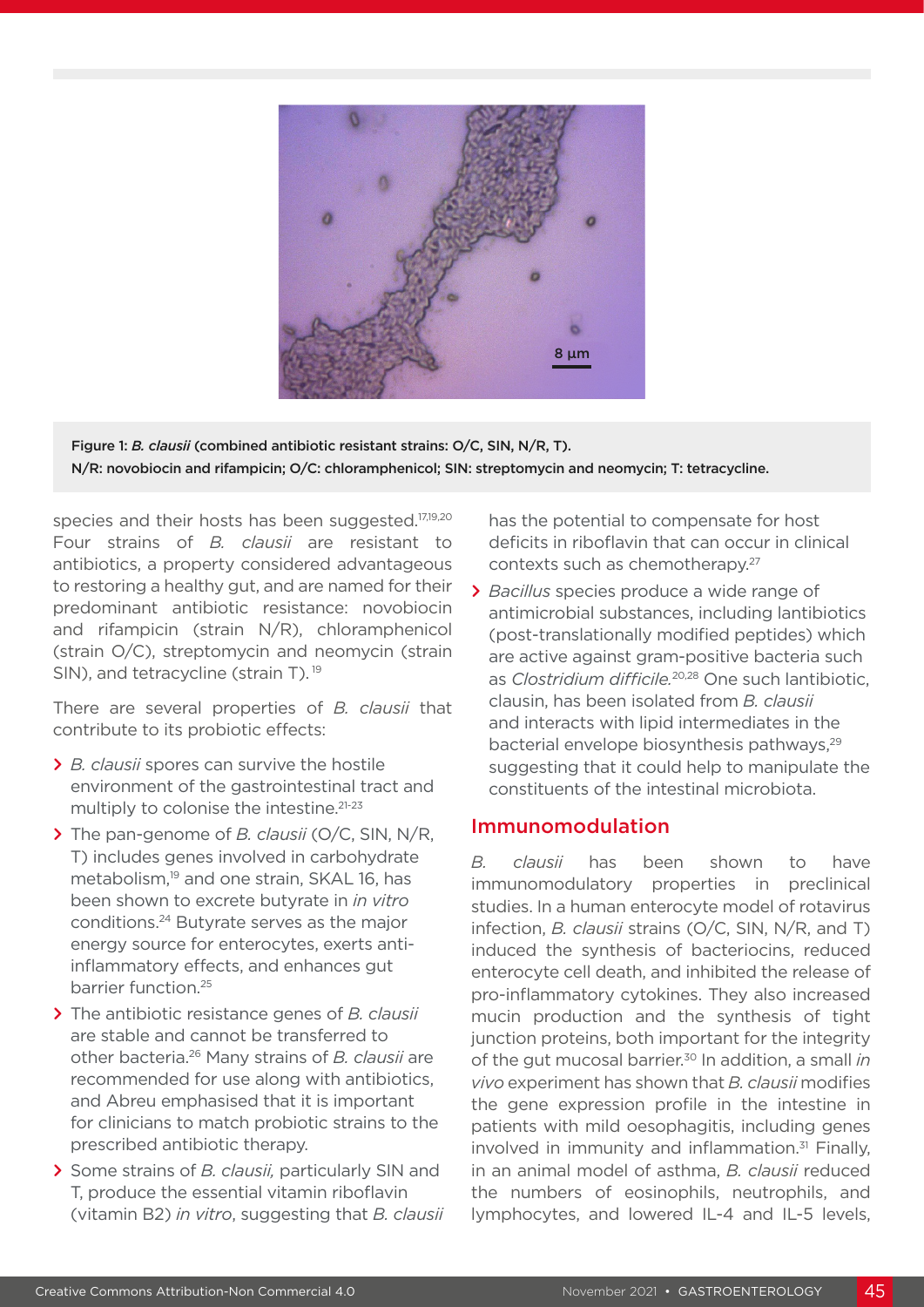suggesting a potential use in reducing airway inflammation in clinical settings.<sup>32</sup>

Abreu explained that one potential mechanism for the immunomodulatory capacity of probiotic *B. clausii* strains could be the expression of extracellular compounds and/or immunostimulation via the cell wall. In murine cell lines, *B. clausii* MTC 8326 was shown to activate metabolic activity and innate immune responses in macrophages,<sup>33</sup> and *B. clausii* (O/C, N/R, SIN, and T) was also shown to stimulate the production of nitrite in peritoneal cells, IFN-γ in spleen cells, and CD4+ T-cell proliferation.<sup>20</sup> One route through which *B. clausii* may induce these immunomodulatory effects is through the secretion of lipoteichoic acid.<sup>34</sup>

#### Gut Homeostasis

Other studies have suggested that *B. clausii* contributes to gut homeostasis. In an *in vitro* simulation of the human gastrointestinal tract, *B. clausii* SC 109 spores (along with other probiotic bacteria and prebiotic ingredients) were shown to increase microbiome production of butyrate, and the overall diversity of gut microbiota.<sup>35</sup> The presence of *B. clausii* in patients with pancreatic adenocarcinoma has been associated with longer survival times,<sup>36</sup> and treatment with *B. clausii* UBBC07 has been shown to reduce serum urea levels in rats with acetaminopheninduced renal failure, suggesting a novel clinical use for probiotics in chronic kidney disease.<sup>37</sup>

#### Antimicrobial Properties

Abreu explained that *B. clausii* can produce antimicrobial peptides, including lantibiotics, that inhibit the growth of pathogenic bacteria *in vitro.*20 This characteristic means that probiotics can be supportive when delivered alongside antibiotic therapy. *B. clausii* (O/C, N/R, SIN, and T) appears to be protective during *Escherichia coli* infection in mice, increasing protective mucus secretion and resulting in minimal mucosal damage and less sloughing of villus tips.<sup>38,39</sup>

Infection with *C. difficile* can result in symptoms ranging from diarrhoea to pseudomembranous colitis,40 and infection with *B. cereus* can cause vomiting, diarrhoea, and haemorrhage.41 *B. clausii* strain O/C has been shown to secrete a serine protease capable of inhibiting the cytotoxic effects of both *C. difficile* and *B. cereus in vitro.*<sup>41</sup>

Abreau explained that *B. clausii* has been efficaciously and safely used in humans for several decades. For example, in patients with dietary endotoxemia, believed to be caused by disruptions in gut permeability, administration of probiotic strains including *B. clausii* was associated with a 42% reduction in post-prandial serum endotoxin and reductions in pro-inflammatory markers.<sup>42</sup> In patients with recurrent aphthous stomatitis, a disease of the oral mucosa that results in ulcers and pain, local adjunct application of *B. clausii*, alongside glucocorticoid treatment, reduced oral pain and ulcer severity compared to glucocorticoid alone.43

In summary, Abreu reiterated that the physiological, antimicrobial, and immunomodulatory properties of *B. clausii* have been demonstrated both *in vitro* and *in vivo*; and antimicrobial activity against enteropathogens such as *C. difficile* and *B. cereus* has been demonstrated, providing one potential mode of action for the efficacy of this probiotic in gastrointestinal disorders. Further clinical studies using specific strains in targeted medical conditions are needed to validate these findings, and to increase the scientific credibility of *B. clausii*.

### Gut Microbiota in Cardiometabolic Diseases

### Karine Clément

Clément began by emphasising that there is a heavy societal burden from cardiometabolic and nutrition-related diseases and that the gut microbiota can be considered a 'super-integrator' for many of the risk factors for mortality.<sup>44</sup>

Obesity, the fourth highest risk factor for mortality in Western Europe.<sup>44</sup> is associated with altered inter-organ cross-talk involving the intestinal tract, brain, adipose tissue, muscles, and others (PRIEST 2019). In the adipose tissue, obesity is connected to perturbed endocrine secretions, immune or inflammatory imbalances, altered angiogenesis, organelle dysfunction, altered extracellular matrix, and adipocyte hypertrophy.45–47 The development of obesity involves the pathogenic remodelling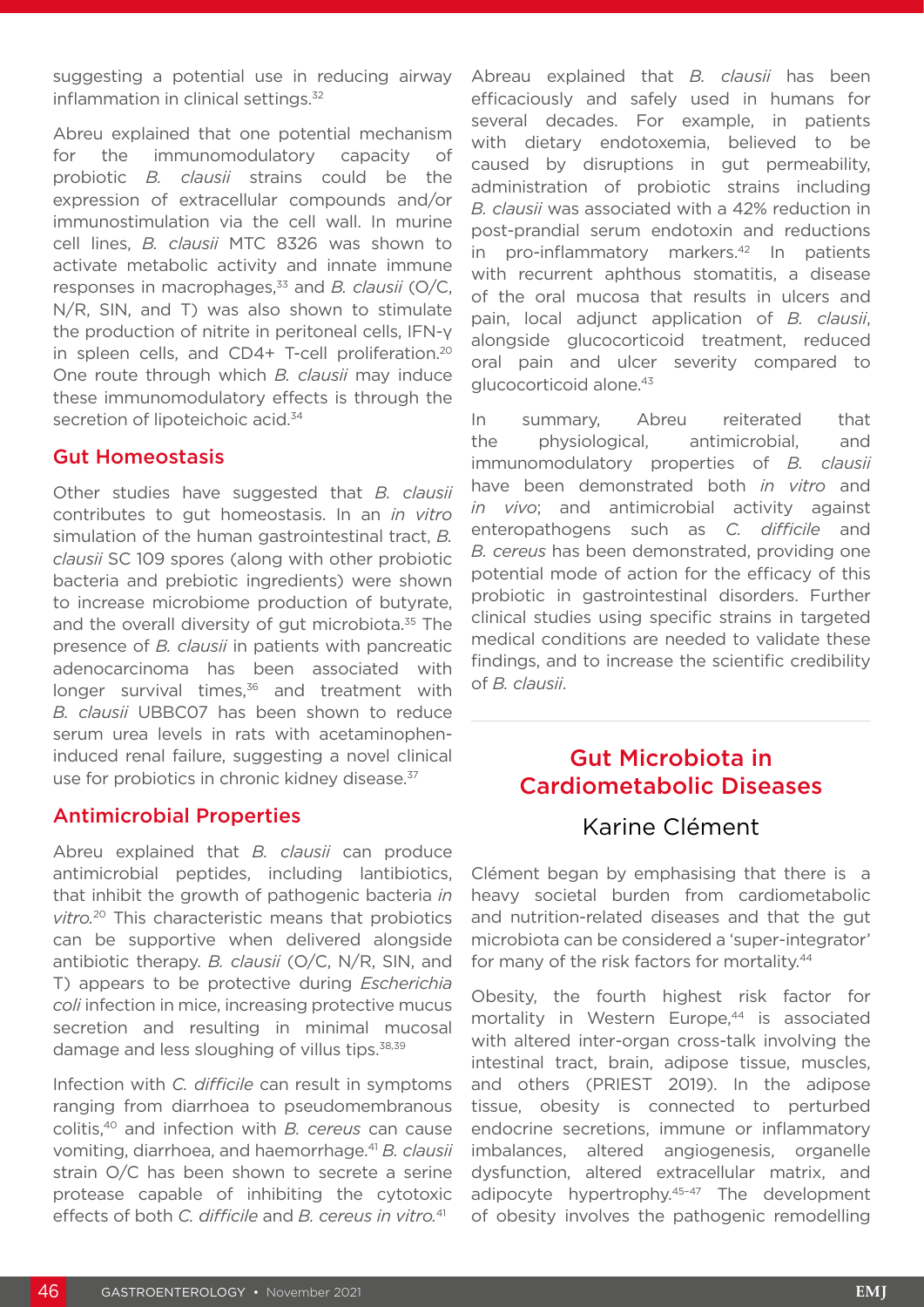of white adipose tissue, which may lead to the development of obesity-related cardiometabolic disease and compromised response to obesity treatment.48 There is substantial heterogeneity in the clinical trajectory of subjects with obesity and their weight loss responses, for which gut microbiota-derived elements may be contributing factors.49

Clément explained that the role of the gut microbiota genomes in host biology should be considered: while it is accepted that both environmental and genetic factors play a role in the development of metabolic disease, gut microbiota may represent the missing link between them.

The key functions of the gut microbiota are in the digestion of food and the production of metabolites, the development and integrity of intestinal structure, immune system development, metabolism of toxic compounds, and synthesis of vitamins K and B.<sup>50</sup> However, several studies have suggested that gut microbiota also play a role in energy balance and our capacity to store fat. Clément described ground-breaking pre-clinical experiments that showed that germ-free rodents have decreased adiposity and are resistant to diet-induced weight gain, compared to conventionally raised rodents.51 In addition, transplanting gut microbiota from mouse models of obesity into germ-free mice can partially transfer the obesity phenotype.51 Similar experiments have been conducted to transfer microbiota from humans to mice, and these have shown that the receipt of gut microbiota from an obese human can result in increased adiposity in a mouse, even when a healthy diet is followed. In parallel, the receipt of gut microbiota from a lean individual (a twin of the obese individual) results in a lean mouse when a healthy diet is followed<sup>52,53</sup> (Figure 2).

Clément then discussed the importance of diversity in the gut microbiome in healthy individuals. Subjects living in westernised countries such as the USA have been shown to have a lower diversity of gut microbiota from an early age, compared to populations that are more isolated or live with an ancestral mode, such as Malawians or Amerindians.<sup>54</sup> Some studies have attempted to stratify individuals by their microbiotic gene richness. Across these studies, 20–30% of subjects were considered to have low gene richness, and this group was characterised by increased overall adiposity, dysmetabolism, and a more pronounced inflammatory phenotype than individuals with high gene richness.55,56 Approximately 75% of patients with severe obesity (candidates for bariatric surgery) can be classified as having low gene richness.



Figure 2: The protective role of gut microbiota from a lean donor in the presence of a healthy diet.

Reproduced with permission, Walker and Parkhill.<sup>52</sup>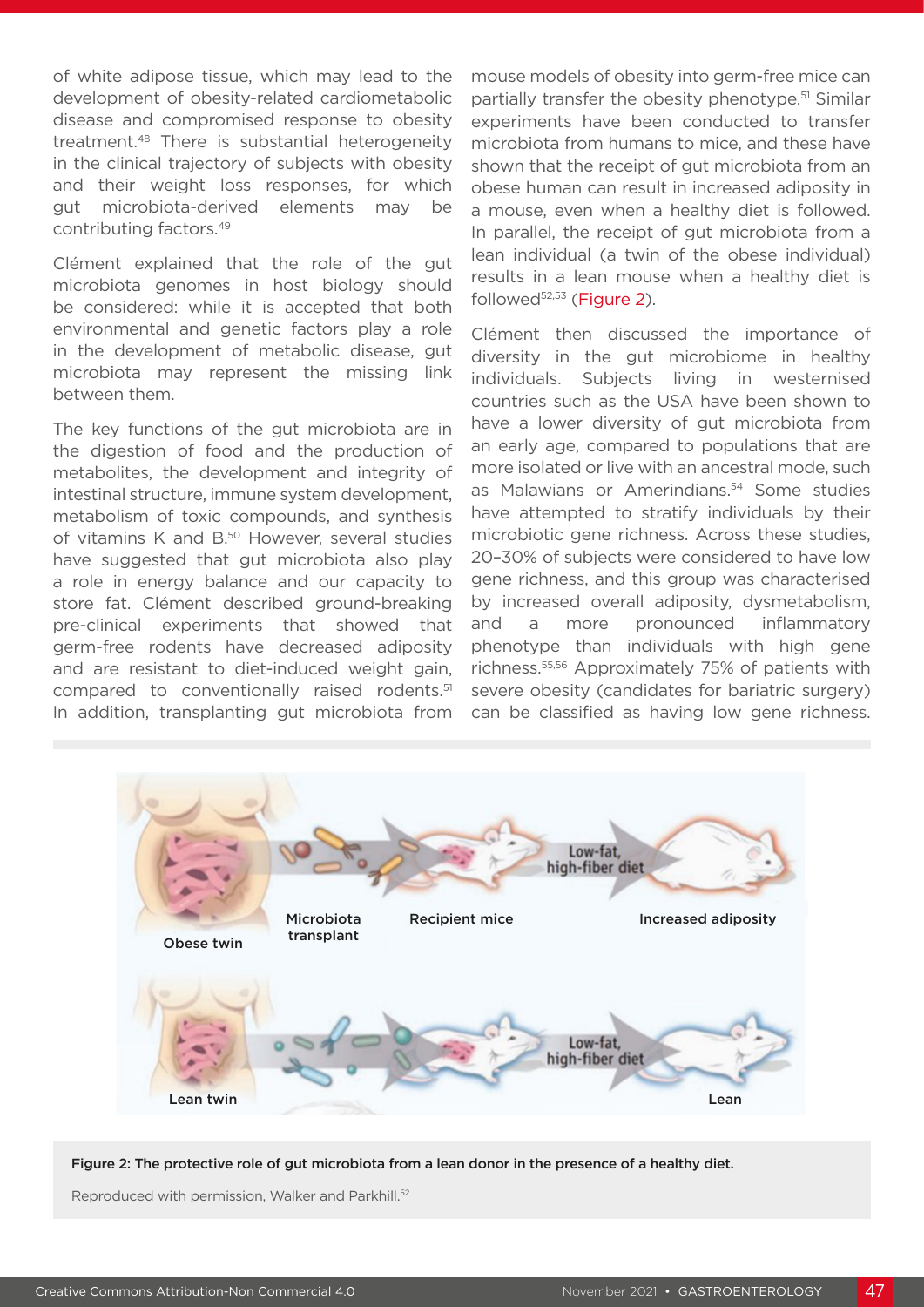This is important because a low gene count is associated with enrichment of pro-inflammatory bacteria, whereas a high gene count is associated with enrichment of anti-inflammatory bacteria.<sup>55</sup>

One of the important characteristics of 'healthy' gut microbiota is the production of short-chain fatty acids (SCFAs), including butyrate.  $6,8,25,57$ SCFAs act on enterocytes to stimulate the production of certain hormones, improving insulin sensitivity and glucose tolerance and modifying lipid metabolism.8,25 Clément emphasised that there is considerable research effort focused on understanding the imbalance between the gut microbiota in healthy individuals and those with disease. Gut microbiota may also contribute to the health of the intestinal barrier in metabolic diseases.58 For example, studies have shown that modification of the gut microbiota affects the thickness of the mucus barrier.<sup>58</sup>

The effects of gut microbiota on the host can be classified as metabolism-independent pathways, driven by components of the bacterial membrane such as lipopolysaccharide or peptidoglycan and impacting low-grade inflammation processes or modifying host biology; or metabolismdependent pathways driven by microbial metabolites such as imidazole propionate, SCFAs, secondary bile acids, or trimethylamine.<sup>59,60</sup>

Clément described several studies that have attempted to stratify gut microbiomes into groups based on their genome. In a European study, Arumugam et al., described three distinct clusters of microbiomes, termed enterotypes, each characterised by a dominant gut microbial species: Type 1, enriched in *Bacteroides*; Type 2, enriched in *Prevotella;* and Type 3, enriched in *Ruminococcus.*61 Subsequent studies have identified a subset of the Type 2 microbiome with a low proportion of *Faecalibacterium* and low microbial cell density, named Bact2, which is more prevalent in patients with inflammatory bowel disease versus the general population (78% versus 13%, respectively). $62$  The prevalence of Bact2 also correlates with higher BMI and with low-grade systemic inflammation in the MetaCardis European cohort.<sup>63</sup>

Clément explained that interventions to increase microbial diversity, increase beneficial microbes, and change metabolite concentrations are intended to improve metabolism and the immune response, potentially reducing the burden of complications. Potential mechanisms to modify the gut microbiome include dietary changes, selective enrichment of gut bacteria, faecal transplant, and bariatric surgery.

One example of such an intervention is diet-induced weight loss in patients with obesity or overweight, which improved gut microbiotic diversity and clinical phenotypes in patients with a low microbial gene count at baseline.<sup>56</sup> Bariatric surgery also appears to increase microbial gene richness one-year post-surgery.<sup>63</sup> Administration of *Akkermansia muciniphila* to mouse models of obesity or Type 2 diabetes resulted in a reduction in fat mass, insulin resistance, and low-grade inflammation,<sup>64</sup> and *A. muciniphila* is associated with healthier metabolic status and greater insulin sensitivity in human subjects with obesity or overweight.<sup>65</sup> Finally, a study of faecal transfer from healthy individuals to patients with obesity and metabolic syndrome showed an improvement in insulin sensitivity, however, the effect was transient and mainly observed in patients with a low gut microbiota diversity at baseline.<sup>66</sup>

Clément concluded that there is evidence for a dysbiosis of gut microbiota in metabolic diseases, and that a personalised approach to the gut microbiome may be the best way to leverage this association. However, she stressed that further research is needed as the links between the changes in the gut microbiota and the expected clinical effects have yet to be fully elucidated.

### Summary

In summary, the evidence to date supports the hypothesis that both probiotics and the gut microbiome have an impact on the health of humans and other animals. However, though potential mechanisms of action have been suggested experimentally, further research including well-designed trials is needed to fully understand how probiotics manipulate the gut microbiota to benefit the host.

#### MAT-GLB-2104926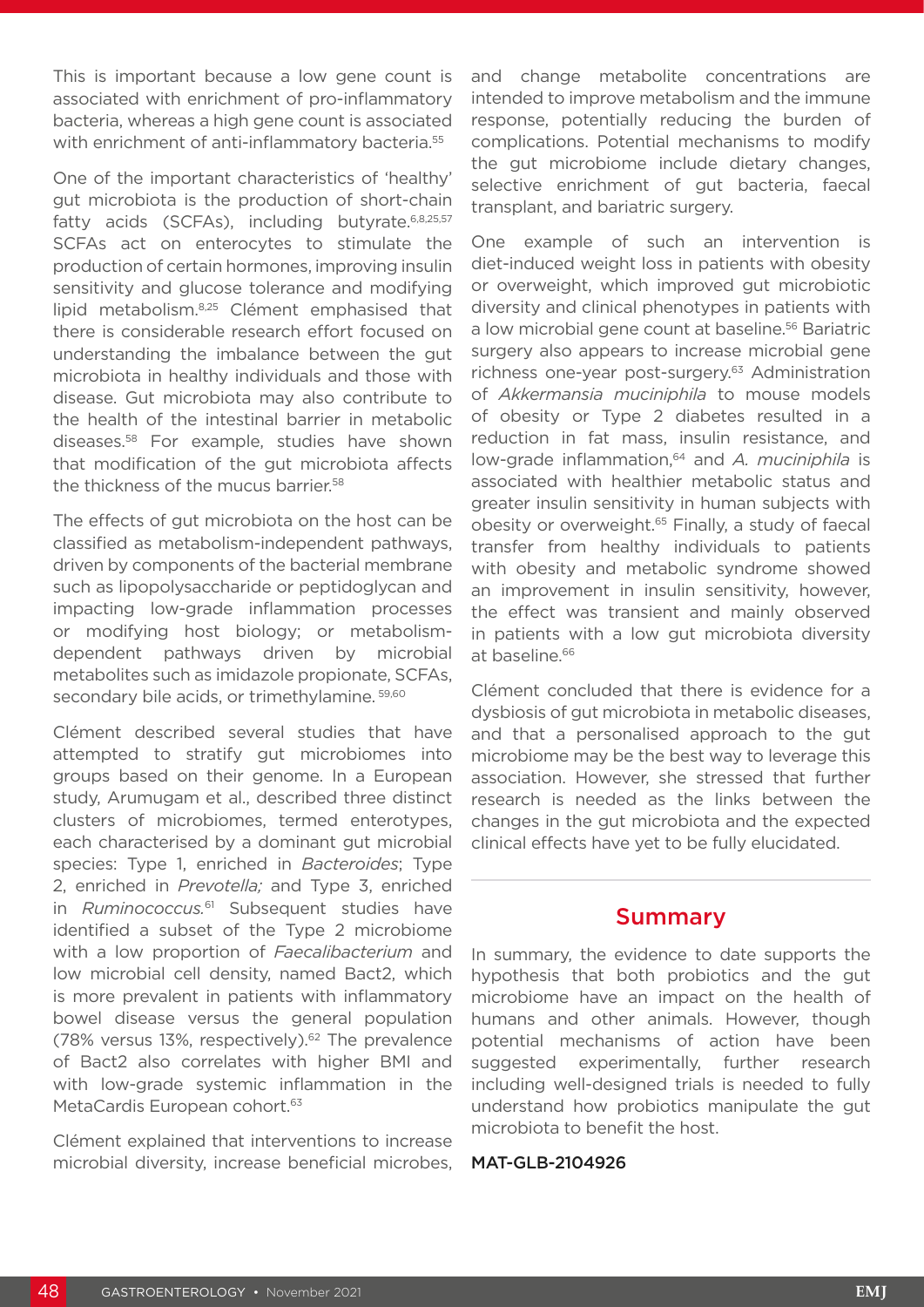#### References

- 1. Laukens D et al. Heterogeneity of the gut microbiome in mice: guidelines for optimizing experimental design. FEMS Microbiol Rev. 2016;40(1):117– 132.
- Merenstein DJ et al. Probiotics as a Tx resource in primary care. J Fam Pract. 2020;69(3):E1–E10.
- Wang B et al. The human microbiota in health and disease. Engineering. 2017;3(1):71–82.
- 4. McBurney MI et al. Establishing what constitutes a healthy human gut microbiome: state of the science, regulatory considerations, and future directions. J Nutr. 2019;149(11):1882– 95.
- 5. Hill C et al. The International Scientific Association for Probiotics and Prebiotics consensus statement on the scope and appropriate use of the term probiotic. Nat Rev Gastroenterol Hepatol. 2014;11(8):506–14.
- 6. Gibson GR et al. Expert consensus document: The International Scientific Association for Probiotics and Prebiotics (ISAPP) consensus statement on the definition and scope of prebiotics. Nat Rev Gastroenterol Hepatol. 2017;14(8):491–502.
- 7. Swanson KS et al. The International Scientific Association for Probiotics and Prebi-otics (ISAPP) consensus statement on the definition and scope of synbiotics. Nat Rev Gastroenterol Hepatol. 2020;17(11):687–701.
- Salminen S et al. The International Scientific Association of Probiotics and Prebiotics (ISAPP) consensus statement on the definition and scope of postbiotics. Nat Rev Gastroenterol Hepatol. 2021;18(9):649–67.
- 9. McFarland LV et al. Strain-specificity and disease-specificity of probiotic efficacy: a systematic review and meta-analysis. Front Med (Lausanne). 2018;5:124.
- 10. International Scientific Association for Probiotics and Prebiotics. ISAPP position statement on minimum criteria for harmonizing global regulatory approaches for probiotics in foods and supplements. 2018. Available at: https://isappscience. org/minimum-criteria-probiotics. Last accessed: October 2021.
- 11. World Health Organisation. Probiotics in food Health and nutritional properties and guidelines for evaluation. 2006. Available at: http:// www.fao.org/3/a0512e/a0512e.pdf. Last accessed: October 2021.
- 12. Dailey Z et al. Retail refrigerated probiotic foods and their association with evidence of health benefits. Benef Microbes. 2020;11(2):131–3.
- 13. Merenstein D et al. More information needed on probiotic supplement product labels. J Gen Intern Med.

2019;34(12):2735–7.

- 14. Kristensen NB et al. Alterations in fecal microbiota composition by probiotic supplementation in healthy adults: a systematic review of randomized controlled trials. Genome Medicine. 2016;8(1):52.
- 15. Khurana H et al. Genomic insights into the phylogeny of Bacillus strains and elucidation of their secondary metabolic potential. Genomics. 2020;112(5):3191–3200.
- 16. Elshaghabee FMF et al. Bacillus as potential probiotics: status, concerns, and future perspectives. Front Microbiol. 2017;8:1490.
- 17. Cutting SM et al. Bacterial sporeformers: friends and foes. FEMS Microbiol Lett. 2014;358(2):107–9.
- 18. Bacillus clausii Enterogermina.png. Wikimedia Commons. 2018. Available at: https://commons.wikimedia. org/wiki/File:Bacillus\_clausii\_ Enterogermina.png. Last accessed: October 2021
- 19. Khatri I et al. Composite genome sequence of Bacillus clausii, a probiotic commer-cially available as Enterogermina®, and insights into its probiotic properties. BMC Microbiology. 2019;19(1):307.
- 20. Urdaci MC et al. Bacillus clausii probiotic strains antimicrobial and immunomodulatory activities. J Clin Gastroenterol. 2004;38(6 Suppl):S86–S90.
- 21. Kolacek S et al. Commercial probiotic products: a call for improved quality control. a position paper by the ESPGHAN working group for probiotics and prebiotics. J Pediatr Gastroenterol Nutr. 2017;65(1):117–24.
- 22. Senesi S et al. Molecular characterization and identification of Bacillus clausii strains marketed for use in oral bacteriotherapy. Appl Environ Microbiol. 2001;67(2):834–9.
- 23. Vecchione A et al. Compositional quality and potential gastrointestinal behaviour of probiotic products commercialized in Italy. Front Med (Lausanne). 2018;5:59.
- 24. Lee SH et al. Isolation and physiological characterization of Bacillus clausii SKAL-16i from wastewater. J Microbiol Biotechnol. 2008;18(12):1908–14.
- 25. Cantu-Jungles TM et al. Potential of prebiotic butyrogenic fibers in parkinson's dis-ease. Front Neurol. 2019;10:663.
- 26. Lakshmi SG et al. Safety assesment of Bacillus clausii UBBC07, a spore forming probiotic. Toxicol Rep. 2017;4:61-71.
- 27. Salvetti S et al. Rapid determination of vitamin B2 secretion by bacteria growing on solid media. J Appl

Microbiol. 2003;95(6):1255–60.

- 28. Ahire JJ et al. Survival and Germination of Bacillus clausii UBBC07 Spores in in vitro Human Gastrointestinal Tract Simulation Model and Evaluation of Clausin Produc-tion. Front Microbiol. 2020;11:1010.
- 29. Bouhss A et al. Specific interactions of clausin, a new lantibiotic, with lipid precursors of the bacterial cell wall. Biophys J. 2009;97(5):1390–7.
- 30. Paparo L et al. Protective action of Bacillus clausii probiotic strains in an in vitro model of Rotavirus infection. Sci Rep. 2020;10(1):12636.
- 31. Di Caro S et al. Bacillus clausii effect on gene expression pattern in small bowel mucosa using DNA microarray analysis. Eur J Gastroenterol Hepatol. 2005;17(9):951–60.
- 32. Park H et al. Bacillus clausii, a foreshore-derived probiotic, attenuates allergic airway inflammation through downregulation of hypoxia signaling. J Rhinol. 2020;27(2):108–116.
- 33. Pradhan B et al. Comparative analysis of the effects of two probiotic bacterial strains on metabolism and innate immunity in the raw 264.7 murine macrophage cell line. Probiotics Antimicrob Proteins. 2016;8(2):73-84.
- 34. Villéger R et al. Characterization of lipoteichoic acid structures from three probiotic Bacillus strains: involvement of D-alanine in their biological activity. Antonie Van Leeuwenhoek. 2014;106(4):693–706.
- 35. Duysburgh C et al. A synbiotic concept containing spore-forming Bacillus strains and a prebiotic fiber blend consistently enhanced metabolic activity by modulation of the gut microbiome in vitro. Int J Pharm X. 2019;1:100021.
- 36. Riquelme E et al. Tumor microbiome diversity and composition influence pancreatic cancer outcomes. Cell. 2019;178(4):795–806.
- 37. Patel C et al. Therapeutic prospective of a spore-forming probiotic-Bacillus clausii UBBC07 against acetaminophen-induced uremia in rats. Probiotics Antimicrob Pro-teins. 2020;12(1):253–8.
- 38. Yu MG et al. Histomorphologic effects of Bacillus clausii spores in enteropathogenic E. coli O127:H21 infected mice: A Pilot Study. Phillipine J Int Med. 2016;54:1–7.
- 39. De Castro JA et al. Bacillus clausii as adjunctive treatment for acute community-acquired diarrhea among Filipino children: a largescale, multicenter, open-label study (CODDLE). Tropical Dis Travel Med Vacc. 2019;5:14.